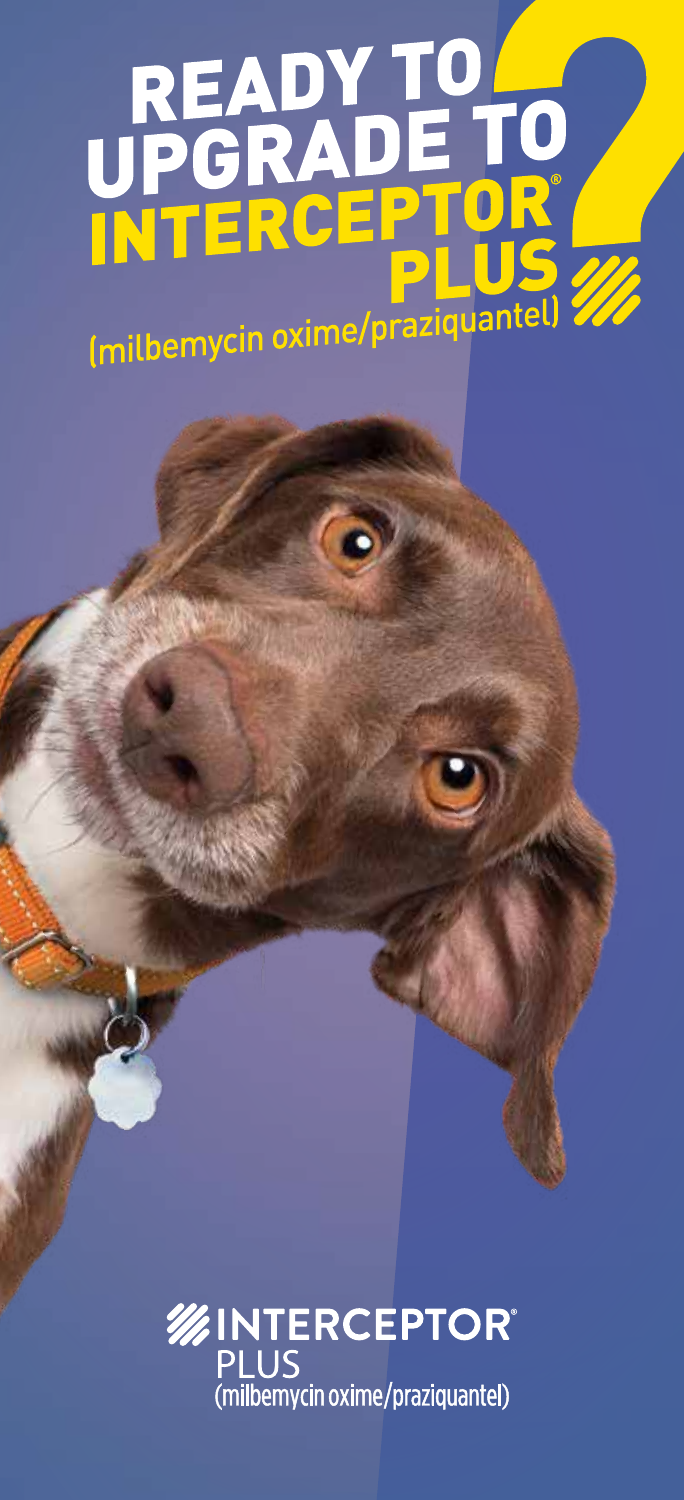

Safe for use in dogs and puppies 6 weeks or older and 2 pounds or greater.

#### IS INTERCEPTOR PLUS RIGHT FOR MY DOG?

Dogs need year-round protection from heartworm disease and other intestinal parasites. Just one dose of Interceptor Plus every month prevents heartworm disease and protects against 4 other types of dangerous worms.

Talk to your veterinarian about the worms your dog may be exposed to in your daily activities.

#### THE TASTY MONTHLY CHEW THAT DOGS LOVE



This chicken-flavored, monthly chewable makes effective, year-round protection easy for you and your dog.

#### PROTECTS AGAINST MORE TYPES OF WORMS THAN HEARTGARD PLUS

Interceptor Plus protects dogs against five types of dangerous worms. Heartgard® Plus\* (ivermectin/pyrantel) only protects against three.





Sign up to save\*\* at **InterceptorPlus.com**

#### **IMPORTANT SAFETY INFORMATION:**

Treatment with fewer than 6 monthly doses after the last exposure to mosquitoes may not provide complete heartworm prevention. Prior to administration of Interceptor Plus, dogs should be tested for existing heartworm infections. The safety of Interceptor Plus has not been evaluated in dogs used for breeding or in lactating females. The following adverse reactions have been reported in dogs after administration of milbemycin oxime or praziquantel: vomiting, diarrhea, depression/ lethargy, ataxia, anorexia, convulsions, weakness, and salivation. See safety summary on page 6 for additional important safety information.

- \*Heartgard Plus protects against heartworm disease, roundworms, and hookworms (*A. braziliense, U. stenocephala, A. caninum*).
- \*\*Savings in the form of a rebate. Rebate provided on an Interceptor Plus Visa**®** Prepaid Card. Card is issued by MetaBank**®**, Member FDIC. Card expires.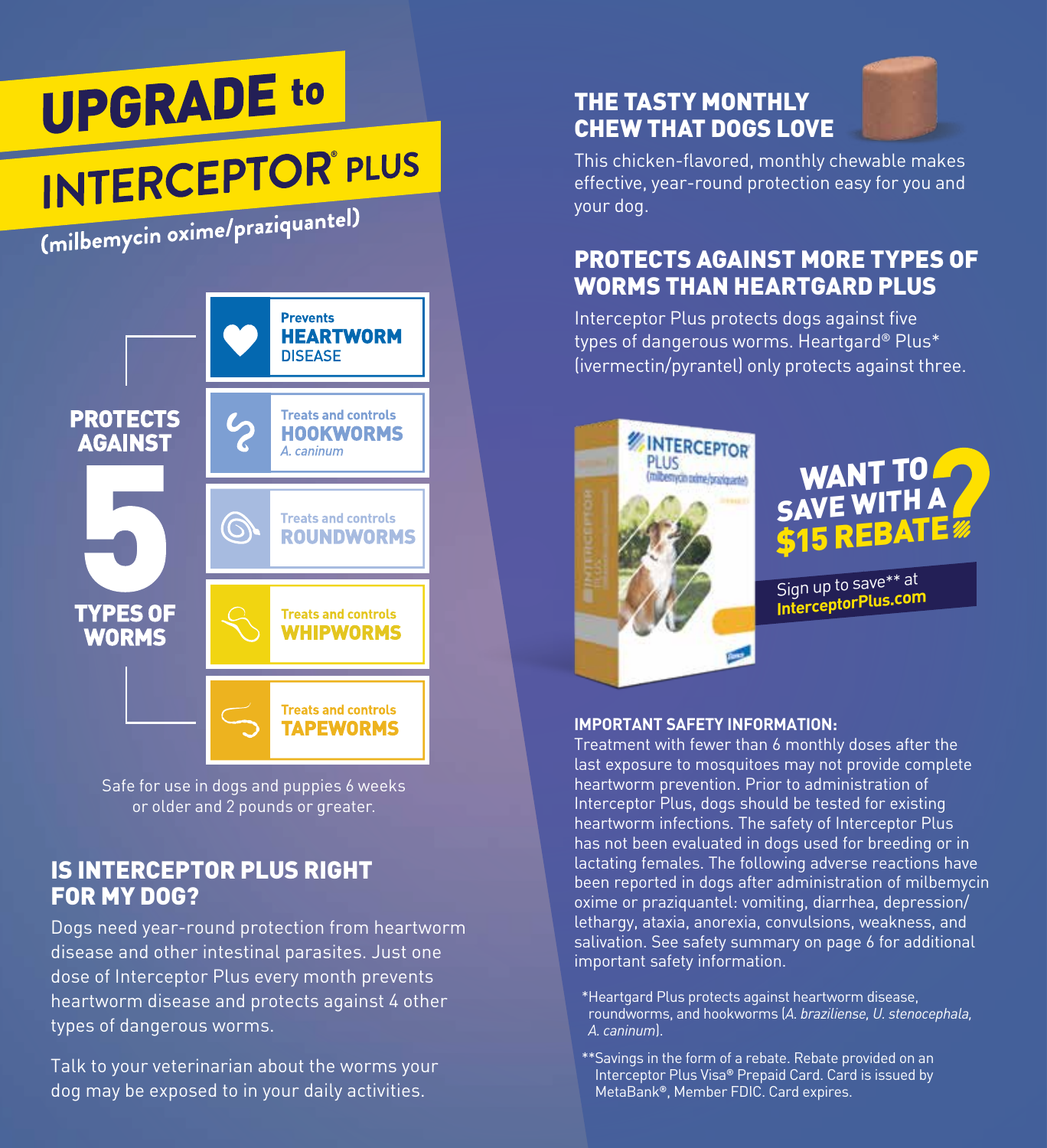### IS YOUR DOG PROTECTED FROM WORMS

**HEARTWORM DISEASE** 

**HOOKWORMS ROUNDWORMS WHIPWORMS TAPEWORMS**

#### **HEARTWORM DISEASE'**

- Causes irreversible damage to the heart and arteries
- Treatment is extremely difficult, time-intensive and costly
- Symptoms include coughing, sluggishness and difficulty breathing, although some dogs may not show signs at all

#### HOOKWORMS<sup>2</sup>

- Transmitted by ingesting infected soil or feces, or by microscopic larvae penetrating your dog's skin
- Symptoms may include bloody diarrhea, weight loss and anemia

#### **ROUNDWORMS**<sup>3</sup>

- Nearly all puppies get roundworms from their mother, but they are also a threat to adult dogs
- Symptoms may include diarrhea, vomiting, stunted growth and bloated belly

1. American Heartworm Society Current Canine Guidelines, 2018. 2. http://www.petsandparasites.org/dog-owners/hookworms/ 3. http://www.petsandparasites.org/dog-owners/roundworms/

#### **WHIPWORMS<sup>4</sup>**

- Contracted when dogs ingest infective eggs, often by licking contaminated soil off their paws
- Symptoms may include bloody diarrhea, dehydration and weight loss

#### **TAPEWORMS**<sup>5</sup>

- Typically acquired by ingesting tapeworm larvae residing in a host, such as a rabbit, rodent or flea
- Can go undetected, but dogs may scoot their rear ends on the ground to relieve irritation
- Often discovered when white- or cream-colored worm segments show up in feces or under the tail

For more information, ask your veterinarian or visit **InterceptorPlus.com**

4. http://www.petsandparasites.org/dog-owners/whipworms/ 5. http://www.petsandparasites.org/dog-owners/tapeworms/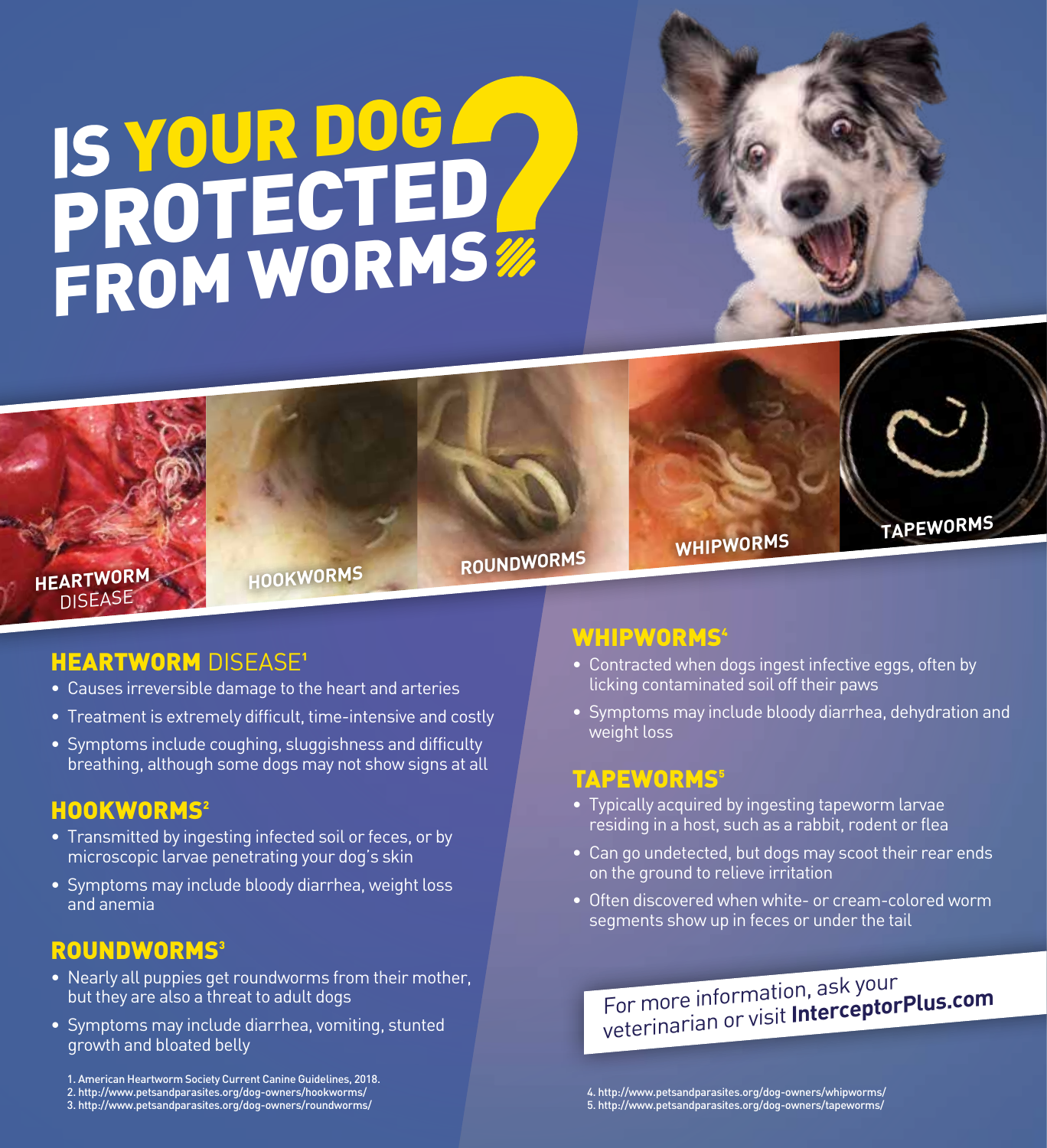

#### **CONSUMER BRIEF SUMMARY FOR INTERCEPTOR PLUS**  PLUS. **Always follow your veterinarian's instructions for**

**Information for Dog Owners –** You should read this information before starting your dog on INTERCEPTOR PLUS. The risk information provided here is not comprehensive. Talk with your veterinarian if there is something you do not understand or if you want to learn more about INTERCEPTOR PLUS. **Always follow your veterinarian's instructions for giving your dog INTERCEPTOR PLUS.** Ask your veterinarian, • Prevent heartworm disease caused by *Dirofilaria immitis.* call 1-888-545-5973 or visit www.interceptorplus.com to obtain the full FDA-approved drug labeling. *Toxascaris leonina*), adult hookworm (*Ancylostoma caninum*), adult whipworm (*Trichuris vulpis*), and adult **Information for Dog Owners –** You should read this

#### What is INTERCEPTOR PLUS? tapeworm (*Taenia pisiformis, Echinococcus multilocularis, Echinococcus granulosus* and *Dipylidium caninum*)

- INTERCEPTOR PLUS is a monthly chewable tablet, available by prescription only, used to:
	- where the control control or interceptor in the standard or if you want to learn more about the about it is a s<br> **What is about the standard or if you want to learn it is about the standard or if you want to learn it is ab**  $\circ$  Prevent neartworm disease caused by *Difoniaria immitis.*
	- $\circ$  Treat and control adult roundworm (*Toxocara canis, Toxascaris leoninoi* dedictional component (*interceptor component (noncodita came)* caninum), adult whipworm (*Trichuris vulpis*), and adult *tamining, actricing from (include ragie), and doen*<br>tapeworm (*Taenia pisiformis, Echinococcus multilocularis,* dipendial cannot *profession*, *Echinococcus manaloculario,*<br>Echinococcus granulosus and *Dipylidium caninum*) infections in dogs and puppies two pounds of body weight or greater and six weeks of age and older. Echinococcus granulosus and

#### What dogs should not use INTERCEPTOR PLUS? t dogs should not use INTERCEPTOR PLUS?

• Puppies less than 6 weeks of age or less than 2 pounds of body weight. *Toxascaris leonina*), adult hookworm (*Ancylostoma* 

The safety of INTERCEPTOR PLUS has not been evaluated in female dogs used for breeding or in lactating females. Ask your veterinarian about the use of **INTERCEPTOR PLUS** prior to use **bout International about 200** of and six weeks of and six weeks of plus.  $B$   $C$   $E$   $P$   $I$   $U$   $H$   $P$   $L$   $U$   $S$   $R$   $S$   $R$   $S$   $R$   $S$   $R$   $S$   $R$   $S$   $R$   $S$   $R$   $S$   $R$   $S$   $R$   $S$   $R$   $S$   $R$   $S$   $R$   $S$   $R$   $S$   $R$   $S$   $R$   $S$   $R$   $S$   $R$   $S$   $R$   $S$   $R$   $S$   $R$   $S$   $R$   $S$   $R$   $S$  *caninum*), adult whipworm (*Trichuris vulpis*), and adult tapeworm (*Taenia pisiformis, Echinococcus multilocularis,* 

#### **How should I give INTERCEPTOR PLUS? of reach of children. What dogs should not use INTERCEPTOR PLUS?**

- Prior to use, dogs should be tested for existing heartworm interior to doo, as go encent so to complete iterations in the veterinarian. ections and treated at the discreti
- For heartworm prevention, administer at monthly intervals beginning within 1 month of the dog's first seasonal exposure to mosquitoes and continuing until at least 6 months after exposure to mosquitoes.

#### What is the most important information I should know **while my dog is taking INTERCEPTOR PLUS? about INTERCEPTOR PLUS?** What is the most important information I should know **what is the most important**

#### **Not for use in humans. Keep this and all medications out** oi reach **other side effect. of reach of children.**

• Treatment with fewer than 6 monthly doses after the heartworm prevention. loss of appetite, convulsions, weakness and salivation. **For additional information about adverse drug experience**  last exposure to mosquitoes may not provide complete

#### What are the most common side effects that may occur<br>while we don't taking **WEEDSERTOR BLUCG outline in y and is** Interceptor, Elanco and the diagonal bar logo are trademarks of Elanco or its affiliates. **while my dog is taking INTERCEPTOR PLUS?**  $\overline{\phantom{a}}$

- Vomiting
- $T$  . Diagrams reactions, call 1-888-5973. **For additional information about adverse drug experience adverse drug experience adverse drug experience adverse drug experience and about adverse drug experience and about adverse drug experience and about adverse drug e** • Diarrhea
- **•** Depression/Tiredness • Depression/Tiredness

Other reported side effects include uncoordinated body movements, loss of appetite, convulsions, weakness and salivation.

#### Tell your veterinarian if your dog experiences these or any other side effect.

To report suspected adverse reactions, call 1-888-545-5973. **For additional information about adverse drug experience reporting for animal drugs, contact the Food and Drug Administration (FDA) at 1-888-FDA-VETS or http://www.fda.gov/AnimalVeterinary/SafetyHealth.** 

Interceptor, Elanco and the diagonal bar logo are trademarks of Elanco or its affiliates.

© 2018 Elanco or its affiliates.